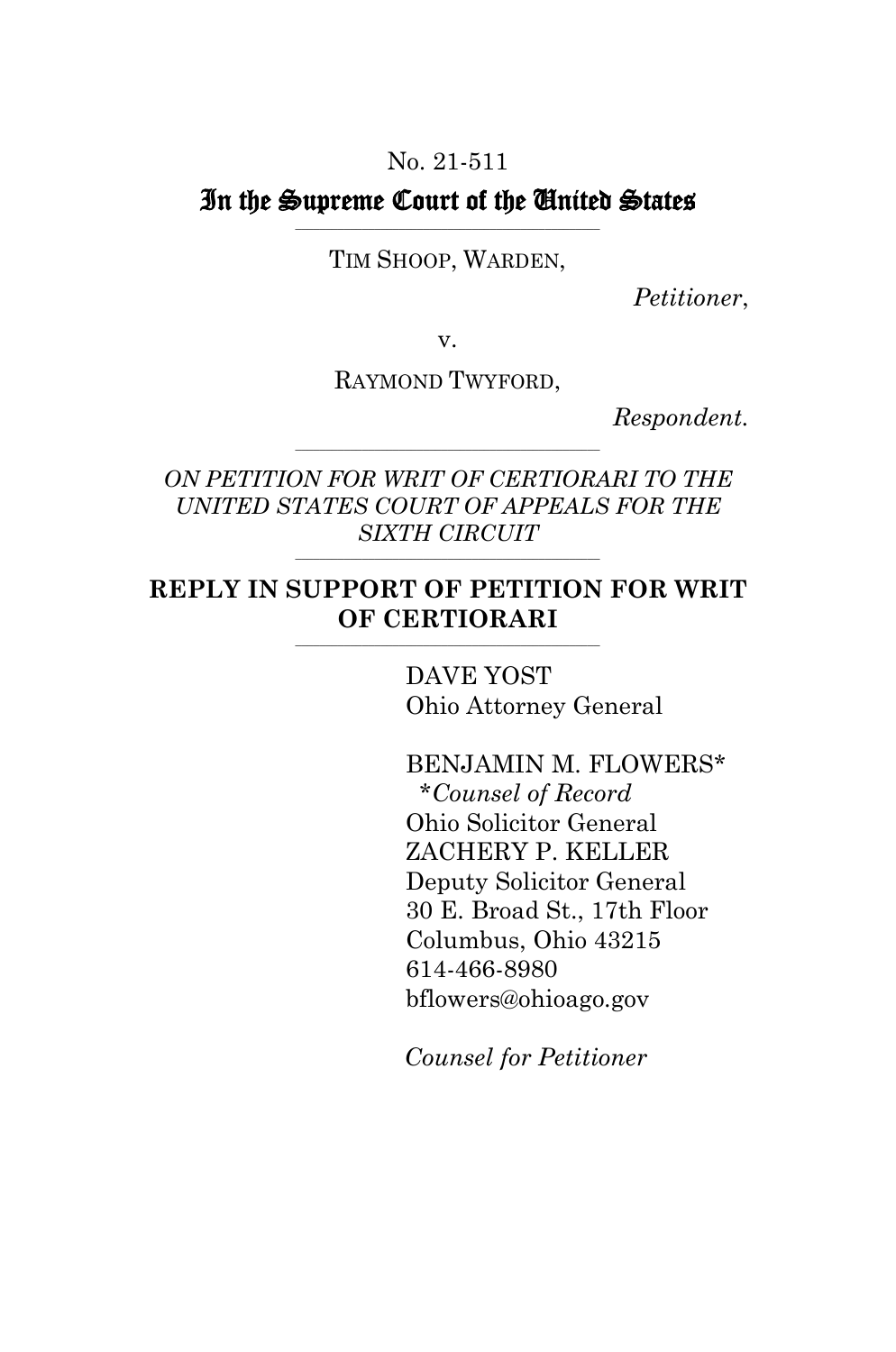## **CAPITAL CASE – NO EXECUTION DATE**

### **QUESTIONS PRESENTED**

<span id="page-1-0"></span>**1.** 28 U.S.C. §2241(c) allows federal courts to issue a writ of habeas corpus ordering the transportation of a state prisoner *only* when necessary to bring the inmate into court to testify or for trial.It forbids courts from using the writ of habeas corpus to order a state prisoner's transportation for any other reason.May federal courts evade this prohibition by using the All Writs Act to order the transportation of state prisoners for reasons not enumerated in §2241(c)?

**2.**Before a court grants an order allowing a habeas petitioner to develop new evidence, must it determine whether the evidence could aid the petitioner in proving his entitlement to habeas relief, and whether the evidence may permissibly be considered by a habeas court?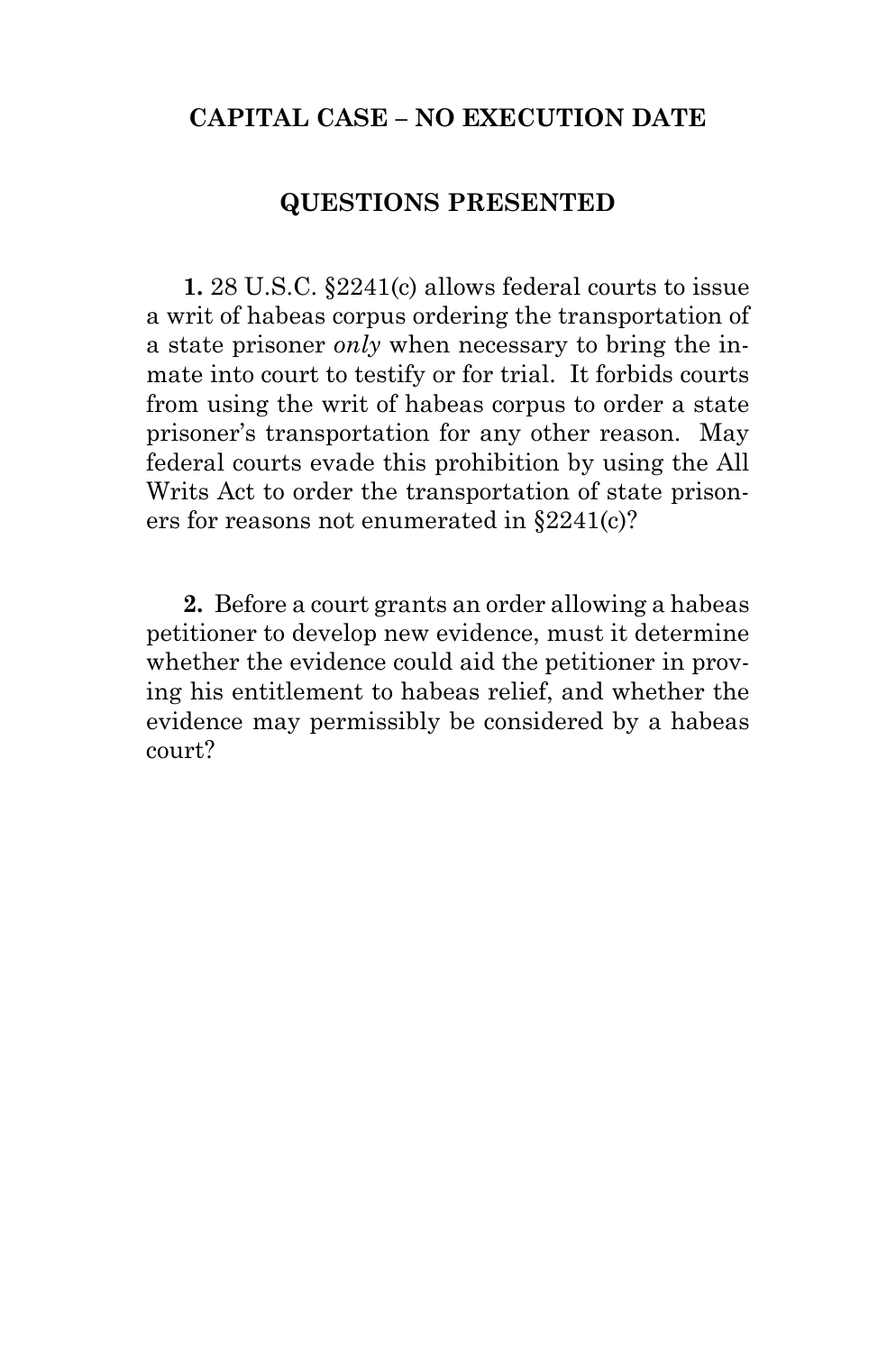# **TABLE OF CONTENTS**

# **Page**

<span id="page-2-0"></span>

| The circuits are divided regarding both<br>L                                                                                                             |
|----------------------------------------------------------------------------------------------------------------------------------------------------------|
| $\mathsf{A}$<br>The Sixth Circuit, unlike the Third,<br>Seventh, and Ninth Circuits, allows<br>courts to evade 28 U.S.C. $\S 2241(c)(5)$                 |
| B.<br>The Sixth Circuit, unlike the Ninth<br>and Tenth Circuits, allows habeas<br>petitioners to develop evidence<br>without regard to whether it can be |
| П.<br>Twyford fails to identify any vehicle                                                                                                              |
|                                                                                                                                                          |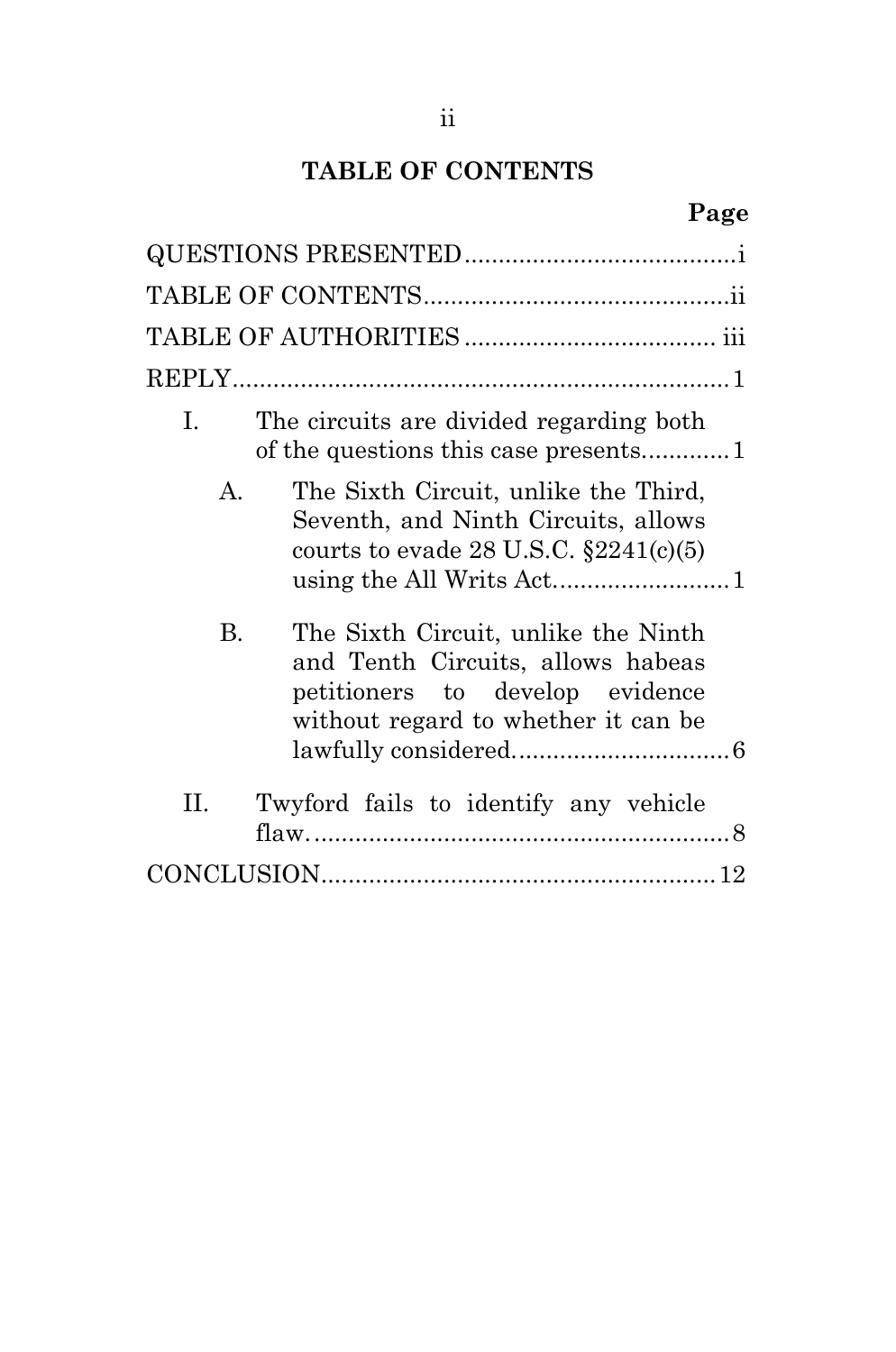# **TABLE OF AUTHORITIES**

<span id="page-3-0"></span>

| Cases                                                                | Page(s) |
|----------------------------------------------------------------------|---------|
| Ballard v. Spradley,                                                 |         |
| Barnes v. Black,                                                     |         |
| Cullen v. Pinholster,                                                |         |
| Edwards v. Vannoy,                                                   |         |
| <i>Ivey v. Harney,</i>                                               |         |
| Jackson v. Vasquez,<br>1 F.3d 885 (9th Cir. 1993)  2, 4, 5, 8        |         |
| Jones v. Lilly,                                                      |         |
| Jones v. Mississippi,                                                |         |
| July v. Adm'r N.J. State Prison,<br>No. 17-2020, 2017 WL 5202012 (3d |         |
| Lafferty v. Benzon,                                                  |         |
| Plumhoff v. Richard,                                                 |         |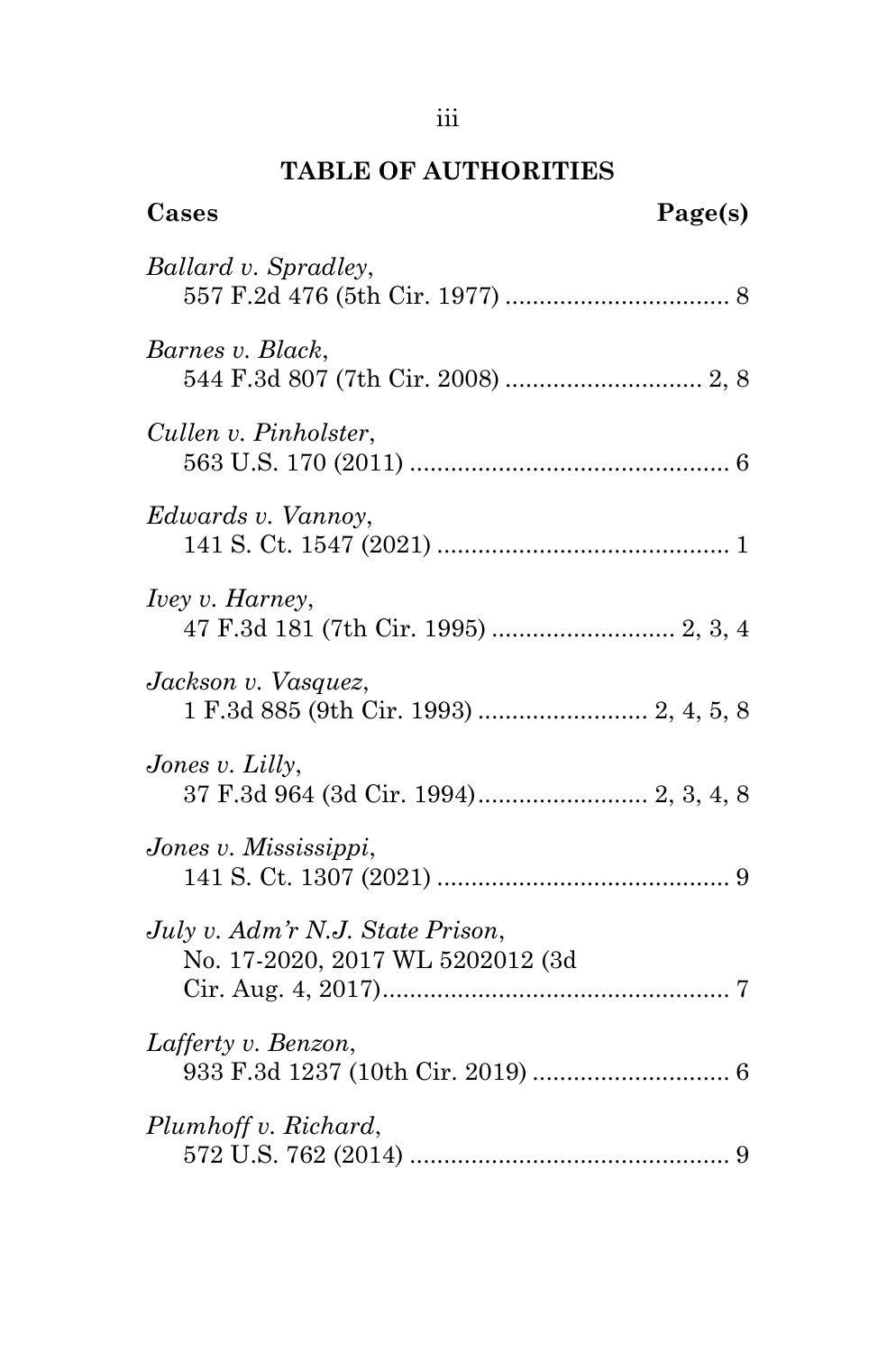| Runningeagle v. Ryan,                |
|--------------------------------------|
| Swint v. Chambers Cnty. Comm'n,      |
| Terry v. United States,              |
| Va. Military Inst. v. United States, |
| <b>Statutes</b>                      |
|                                      |
|                                      |
|                                      |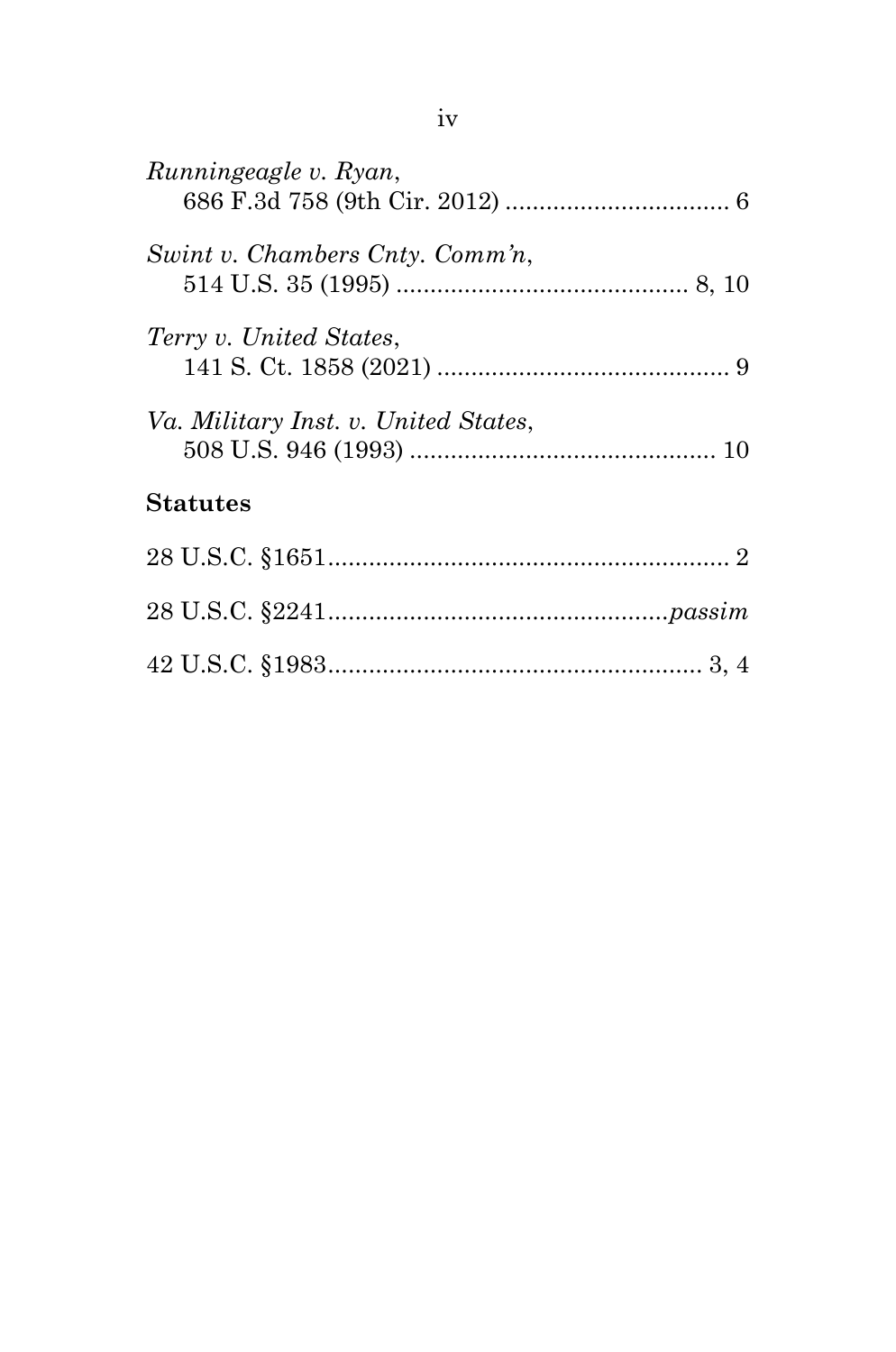### **REPLY**

<span id="page-5-0"></span>The Court should grant *certiorari* because this case presents an excellent vehicle for resolving two important questions that have divided the circuits. Twyford makes no convincing argument to the contrary.He cannot plausibly deny that the questions presented are the subject of circuit splits; he casts no doubt on the importance of the questions presented; and he identifies no vehicle flaw that would impede this Court's review.The Court should grant the Warden's petition.

### <span id="page-5-1"></span>**I. The circuits are divided regarding both of the questions this case presents.**

Both of the important questions this case presents are the subject of circuit splits.

<span id="page-5-4"></span><span id="page-5-2"></span>**A. The Sixth Circuit, unlike the Third, Seventh, and Ninth Circuits, allows courts to evade 28 U.S.C. §2241(c)(5) using the All Writs Act.**

<span id="page-5-3"></span>**1.** Traditionally, the writ of habeas corpus was the means by which courts ordered custodians to transport prisoners. *Edwards v. Vannoy*, 141 S. Ct. 1547, 1566 (2021) (Gorsuch, J., concurring).But the common law permitted courts to issue that writ in only limited circumstances. *See id*.Congress has incorporated those limits into the statutes governing habeas review. *See* 28 U.S.C. §2241(c). Of particular relevance here,  $\S 2241(c)(5)$  says that courts can issue a writ of habeas corpus requiring a custodian to transport a prisoner only if it is "necessary to bring [the prisoner] into court to testify or for trial."Section 2241(c)(5) thus codifies "the common law authority of federal courts to issue writs of habeas corpus *ad*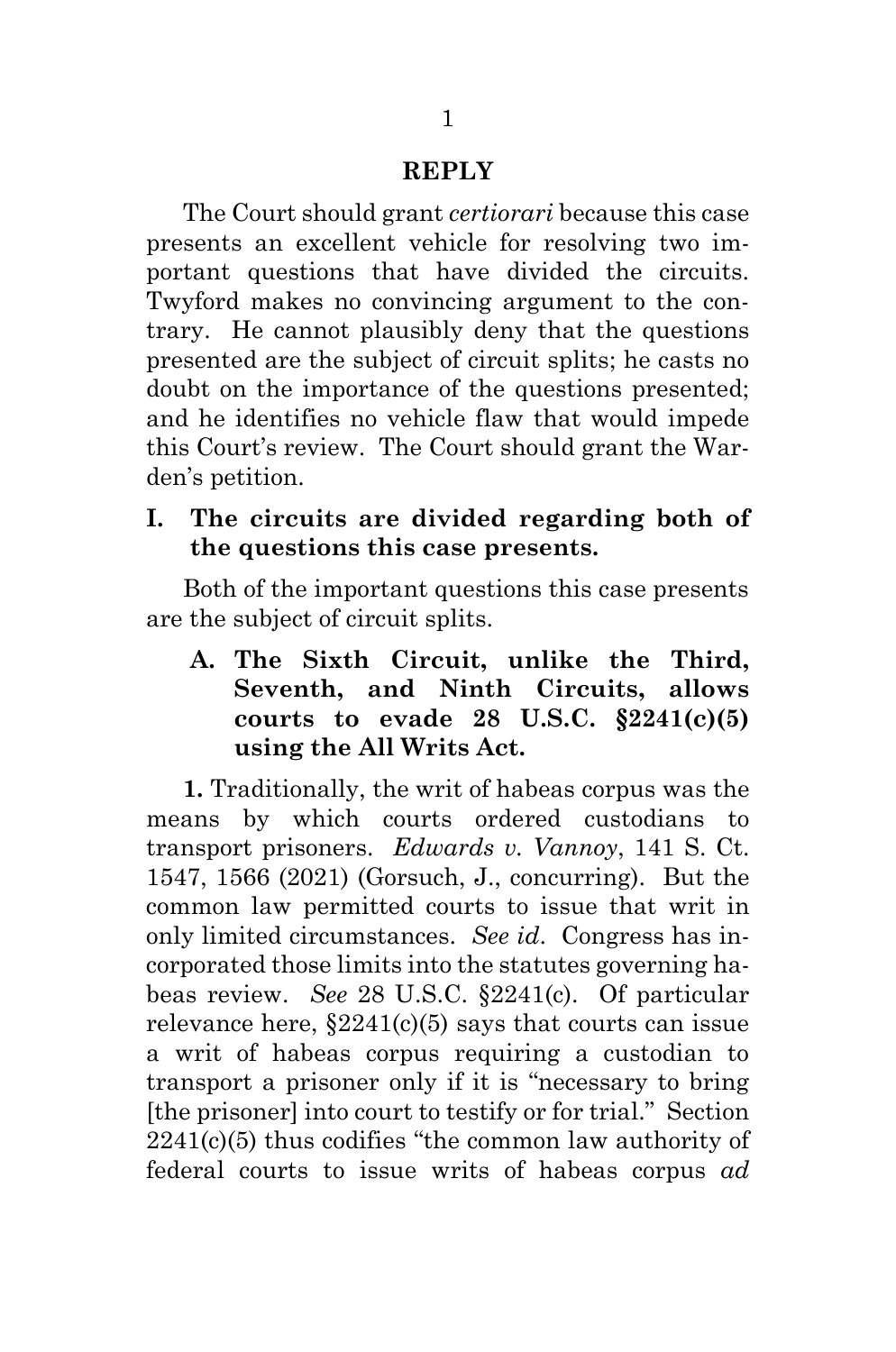<span id="page-6-0"></span>*testificandum* and *ad prosequendum*." *Barnes v. Black*, 544 F.3d 807, 809 (7th Cir. 2008).

This case asks whether courts may use the All Writs Act to order that custodians transfer inmates in situations other than those that §2241(c)(5) identifies. The All Writs Act empowers courts to "issue all writs necessary or appropriate in aid of their respective jurisdictions and agreeable to the usages and principles of law."28 U.S.C. §1651(a).So the question presented can be rephrased as follows:Are orders requiring that custodians move prisoners for reasons other than those §2241(c)(5) specifies agreeable to the usages and principles of law?

<span id="page-6-4"></span><span id="page-6-3"></span><span id="page-6-2"></span><span id="page-6-1"></span>This question divides the circuits, as the court below acknowledged.Pet.App.14a.In three circuits, courts *may not* use the All Writs Act to issue prisonertransportation orders for reasons other than those laid out in §2241(c)(5). *See Ivey v. Harney*, 47 F.3d 181, 183–86 (7th Cir. 1995); *Jones v. Lilly*, 37 F.3d 964, 967–69 (3d Cir. 1994); *accord Jackson v. Vasquez*, 1 F.3d 885, 888–89 (9th Cir. 1993).Thus, district courts in these circuits cannot use the All Writs Act to order that custodians transport inmates for evidencegathering purposes. *See Ivey*, 47 F.3d at 183–86; *Jackson*, 1 F.3d at 888–89.

The rule in the Sixth Circuit is different.In that circuit, §2241(c) imposes no limits on courts' all-writs authority.Pet.App.14a.Thus, courts may use the All Writs Act to order the transportation of a prisoner without regard to  $$2241(c)$  or the traditional limits on habeas corpus.Pet.App.13a–14a.In this case, for example, the District Court ordered the Warden to bring Twyford to a hospital so that he could obtain neurological imaging for possible use in his habeas case.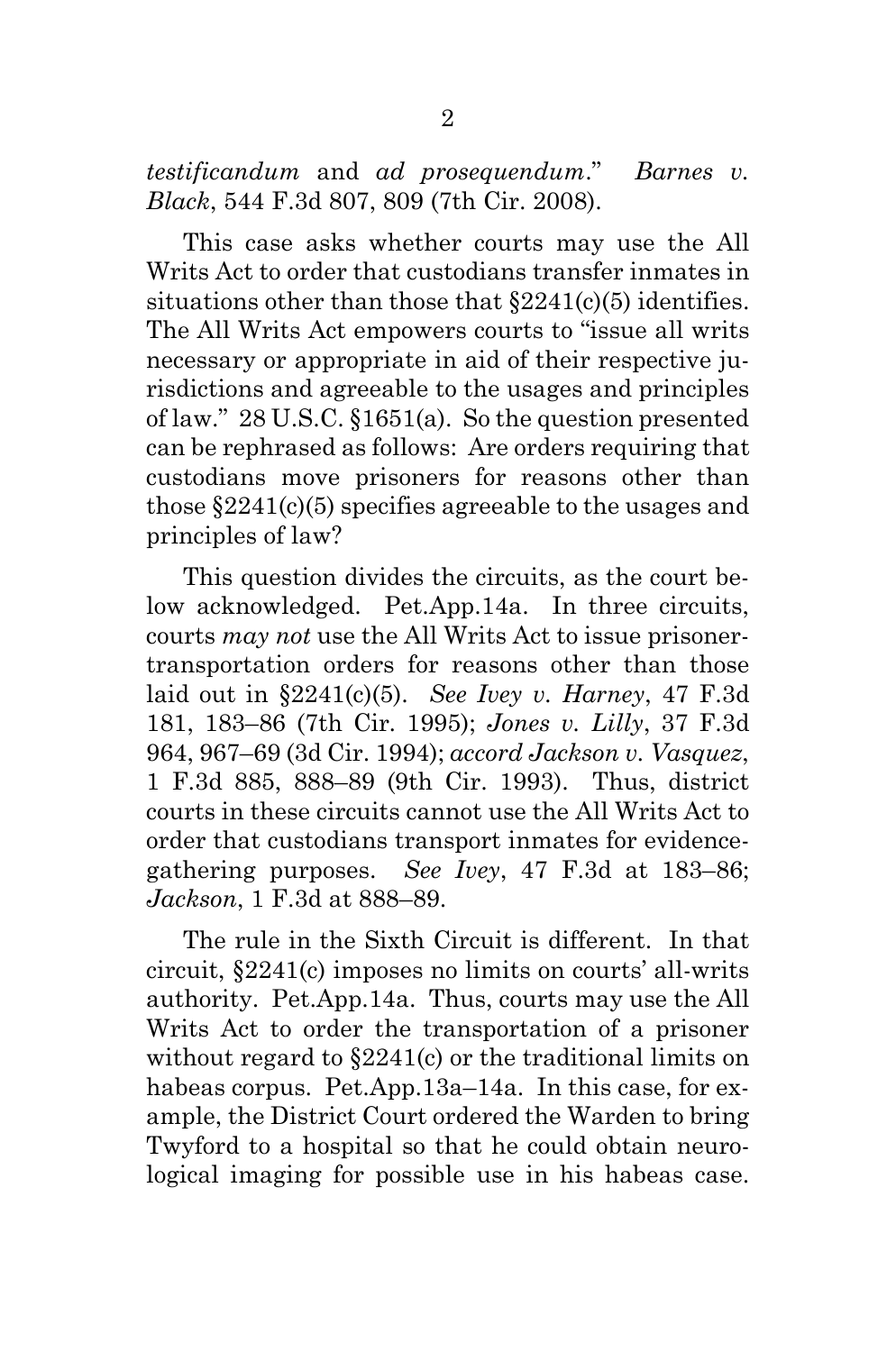Pet.App.32a.The Sixth Circuit affirmed, concluding that the All Writs Act permitted the District Court to award this relief *even though* the order fell outside the scope of what §2241(c)(5) allows.Pet.App.14a.

**2.**Given that the Sixth Circuit candidly acknowledged its creation of a circuit split, Pet.App.14a, Twyford would have a hard time denying that a split exists.So he does not really do so.Instead, he points to a number of factual difference between his case and the decisions out of the Third, Seventh, and Ninth Circuits.But because each of these factual distinctions is legally irrelevant, they do not bear on the question of whether the circuits are divided.

<span id="page-7-2"></span><span id="page-7-1"></span><span id="page-7-0"></span>Consider, for example, what Twyford has to say about *Jones* and *Ivey*.He stresses that the plaintiffs in both cases sought relief under 42 U.S.C. §1983, whereas he is seeking federal habeas relief.BIO.12– 13.But the Sixth Circuit's disagreement with *Jones* and *Ivey* does not turn on the underlying cause of action.Instead, as the Warden explained already, the "cases came out differently based on the courts' irreconcilable understandings of §2241(c) and that provision's relationship to the All Writs Act."Pet.21.The Third and Seventh Circuits held that §2241(c)(5) limits courts' ability to order the transportation of prisoners under the All Writs Act. *Ivey*, 47 F.3d at 183–86; *Jones*, 37 F.3d at 967–69.The Sixth Circuit held otherwise.Pet.App.14a.Nothing in the opinions would permit the courts to apply different rules in habeas cases and §1983 cases.

Indeed, if the habeas context of this case matters, it only sharpens the circuits' disagreement. The reason is that §2241(c) is a habeas statute. Courts ought to pay *more* respect to §2241(c)'s limits in habeas cases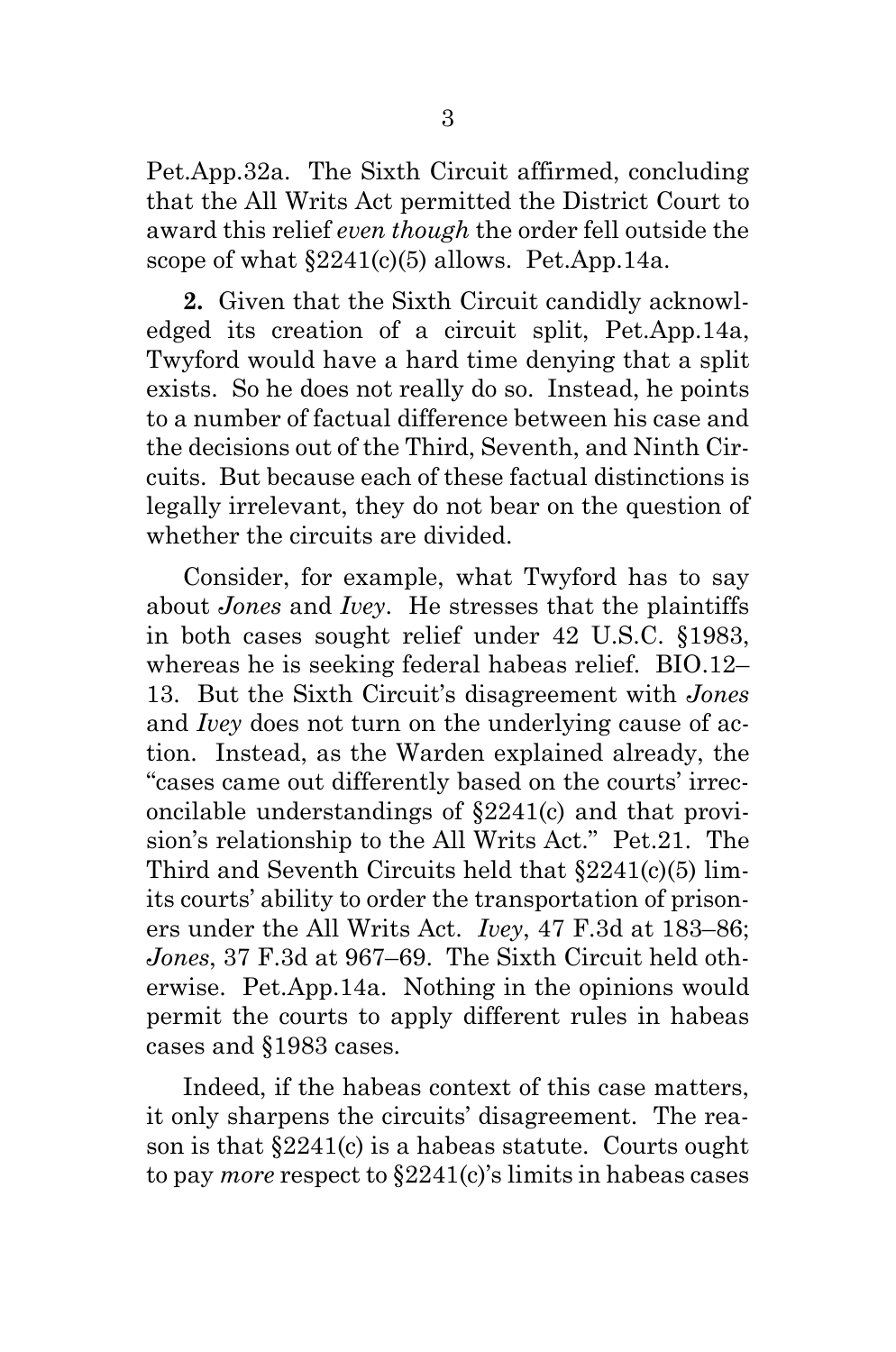<span id="page-8-3"></span><span id="page-8-2"></span><span id="page-8-0"></span>than in §1983 cases. *See* Pet.21. As a result, *Jones*  and *Ivey*, which interpreted §2241(c)(5) as limiting judicial authority to issue prisoner-transportation orders under the All Writs Act, necessarily apply to habeas cases just as they do to §1983 cases. Therefore, *Jones* and *Ivey* would require "a different result from the decision below" in a case presenting identical facts. *Contra* BIO.12.

Twyford identifies one other factual distinction between this case and *Ivey*:unlike the Warden, the custodian ordered to transport the inmate in *Ivey* was not a party to the underlying suit.BIO.14.But that distinction is once again legally irrelevant.The Seventh Circuit held that  $\S 2241(c)(5)$ , by permitting courts to order the transportation of prisoners in only limited circumstances, leaves no "'gap' that a judge may fill" through the All Writs Act. *Ivey*, 47 F.3d at 185.The non-existent gap in  $\S2241(c)(5)$  did not have anything to do with the custodian's non-party status—that status played no role in the Seventh Circuit's interpretation of the statutory text.And because the Seventh Circuit's interpretation conflicts with the Sixth Circuit's, the Warden's party-status does not diminish the conflict with the Seventh Circuit. The courts reached fundamentally inconsistent answers to the question presented: whether  $\S 2241(c)(5)$  limits courts' authority to order prisoner transportation via the All Writs Act.

<span id="page-8-1"></span>Twyford's attempt to distinguish away the Ninth Circuit's decision in *Jackson*, 1 F.3d 885, is equally unavailing.He notes that the petitioner in *Jackson*  (unlike Twyford) had not yet filed a habeas petition; that *Jackson* (unlike this case) involved an *ex parte*  request for transportation; and that the district court in *Jackson* (unlike the District Court below) ordered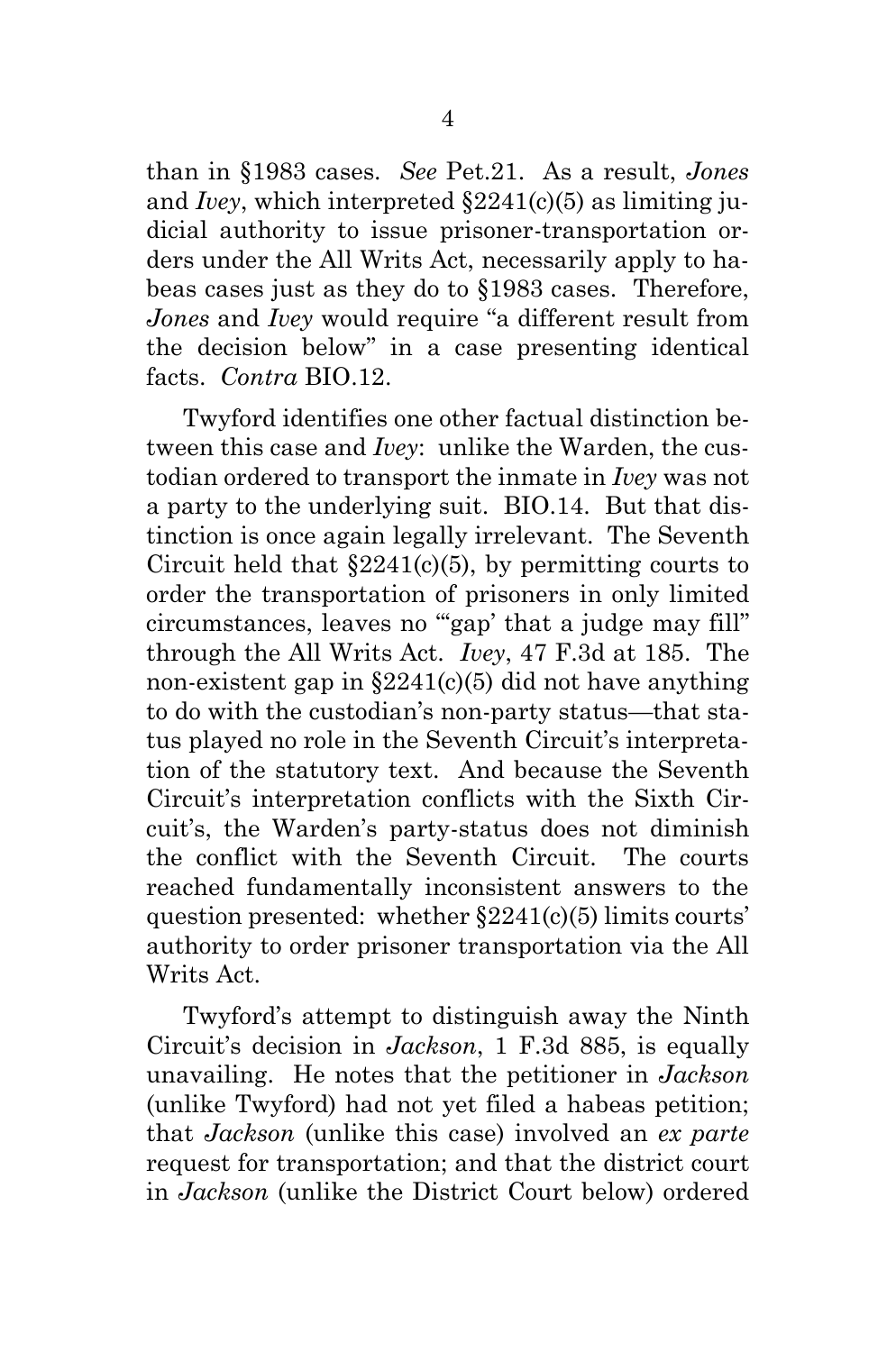<span id="page-9-0"></span>the inmate's transportation without giving notice to the respondent.BIO.13. None of those distinctions helps harmonize the Sixth and Ninth Circuits' irreconcilable legal conclusions, however. The Sixth Circuit, for its part, held that the All Writs Act empowered the District Court to order the transportation of a prisoner who wanted a brain scan for use in a habeas case. Pet.App.14a. *Jackson*, in contrast, held that the All Writs Act gave the district court no power to order the transportation of another inmate who wanted a brain scan for use in his habeas case*.* 1 F.3d at 888– 89.True enough, *Jackson* reserved the question whether courts may order a prisoner's transportation "at a proper stage in habeas corpus proceedings" under the discovery provisions in the Federal Rules of Civil Procedure or the Rules Governing §2254 Cases. *Id*. at 889; *see* BIO.13–14. But it did not leave open the question whether courts could award that relief under the All Writs Act in circumstances not covered by those rules. That second question is the question here, since Twyford "repeatedly disclaimed that he is seeking discovery" under those rules. Pet.App.14a n.4.

Twyford concludes his discussion of the circuit split by trying to diminish its importance.He contends that "disputes about the appropriateness of transport orders do not frequently arise."BIO.14. This argument overlooks the fact that the Sixth Circuit created the split.With its decision on the books, disputes regarding transportation orders are sure to proliferate—especially since the Sixth Circuit's decision permits courts to issue these orders whenever the evidence the prisoner wants "plausibly relates" to his case.Pet.App.16a.Indeed, even before the Sixth Circuit's decision, when no circuit permitted courts to issue prisoner-transportation orders under the All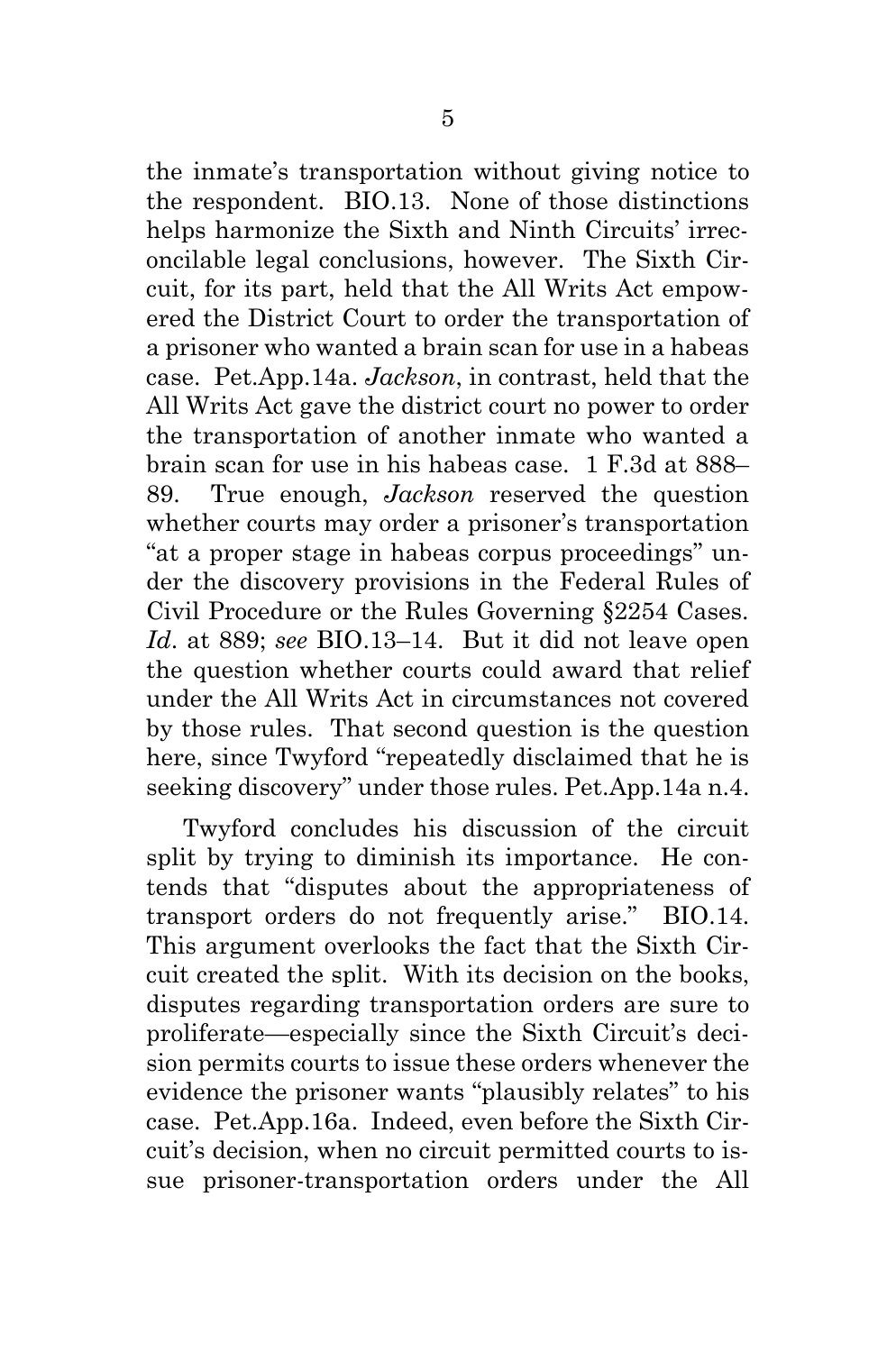Writs Act, prisoners nonetheless requested transportation with some frequency. *See* Pet.30–31.And Twyford's own brief all but admits that other inmates will seek to benefit from the Sixth Circuit's ruling when he describes the importance of investigating "mental impairments" in capital cases. *See* BIO 10– 11.

Regardless of the regularity with which these disputes arise, they implicate serious interests pertaining to state sovereignty and public safety. *See* Pet.29– 32.Those interests would make this case worthy of review even without a circuit split. *Id.* That is no doubt why fourteen States joined Utah's *amicus* brief urging this Court to grant review. *See* Br. of *Amici Curiae* Utah, *et al.*

<span id="page-10-0"></span>**B. The Sixth Circuit, unlike the Ninth and Tenth Circuits, allows habeas petitioners to develop evidence without regard to whether it can be lawfully considered.**

**1.**Habeas law greatly limits the evidence on which habeas petitioners may rely to win relief.Of particular relevance here, habeas review is almost always "limited to the record that was before the state court that adjudicated the claims on the merits." *Cullen v. Pinholster*, 563 U.S. 170, 181 (2011).

<span id="page-10-3"></span><span id="page-10-2"></span><span id="page-10-1"></span>This insight gives rise to the second question presented:Must courts, before issuing an order facilitating a habeas petitioner's request for evidentiary development, consider whether the evidence in question could be legally relied upon in a habeas case?In the Ninth and Tenth Circuits, the answer is "yes." *Lafferty v. Benzon*, 933 F.3d 1237, 1245 n.2 (10th Cir. 2019); *Runningeagle v. Ryan*, 686 F.3d 758, 773–74 (9th Cir. 2012).The Third Circuit, in an unpublished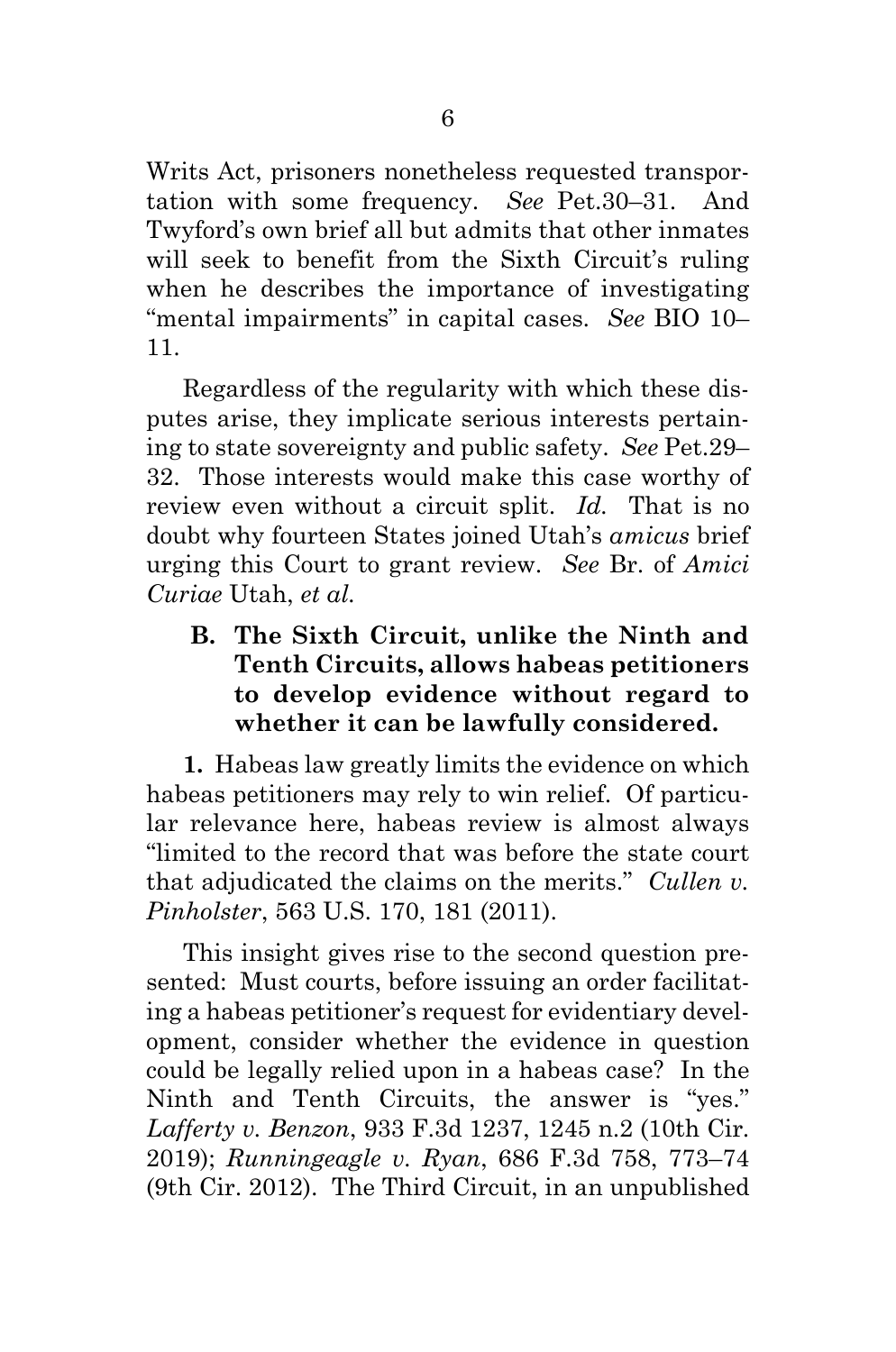<span id="page-11-0"></span>order, appeared to agree. *July v. Adm'r N.J. State Prison*, No. 17-2020, 2017 WL 5202012 (3d Cir. Aug. 4, 2017).But the Sixth Circuit blazed its own path.It held that courts may use the All Writs Act to facilitate evidentiary development whenever the desired evidence "plausibly relates" to the petitioner's habeas claims.Pet.App.16a.A petitioner can satisfy this "plausibly relates" standard without regard to whether habeas courts can lawfully consider the evidence the petitioner seeks to develop.Pet.App.17a. Thus, petitioners in the Sixth Circuit may "proceed in reverse order by collecting evidence before justifying" the need to do so. Pet.App.22a (Batchelder, J., dissenting).

**2.**Twyford says that the Warden "exaggerates the conflict."BIO.15.But he never disputes the Warden's description of the cases, so it is unclear what Twyford thinks the Warden exaggerated.

Twyford next says that none of the cases from outside the Sixth Circuit:(1) "acknowledge[d] a conflict on this question"; (2) "involved an interlocutory appeal of a collateral order"; or (3) "centered on an inmate's request for a medical examination to reveal information within the inmate's own body."BIO.15.None of that matters. *First*, the cases acknowledged no conflict because there was no conflict until the Sixth Circuit issued its decision below. *Second*, while it is true that none of the cases involved interlocutory appeals, the interlocutory posture of this case has nothing to do with the question on which the circuits are divided. *Finally*, it is equally irrelevant that Twyford wanted help gathering evidence from his "own body" rather than from depositions or from documents in the possession of others.The Sixth Circuit's holding—that courts may use the All Writs Act to issue orders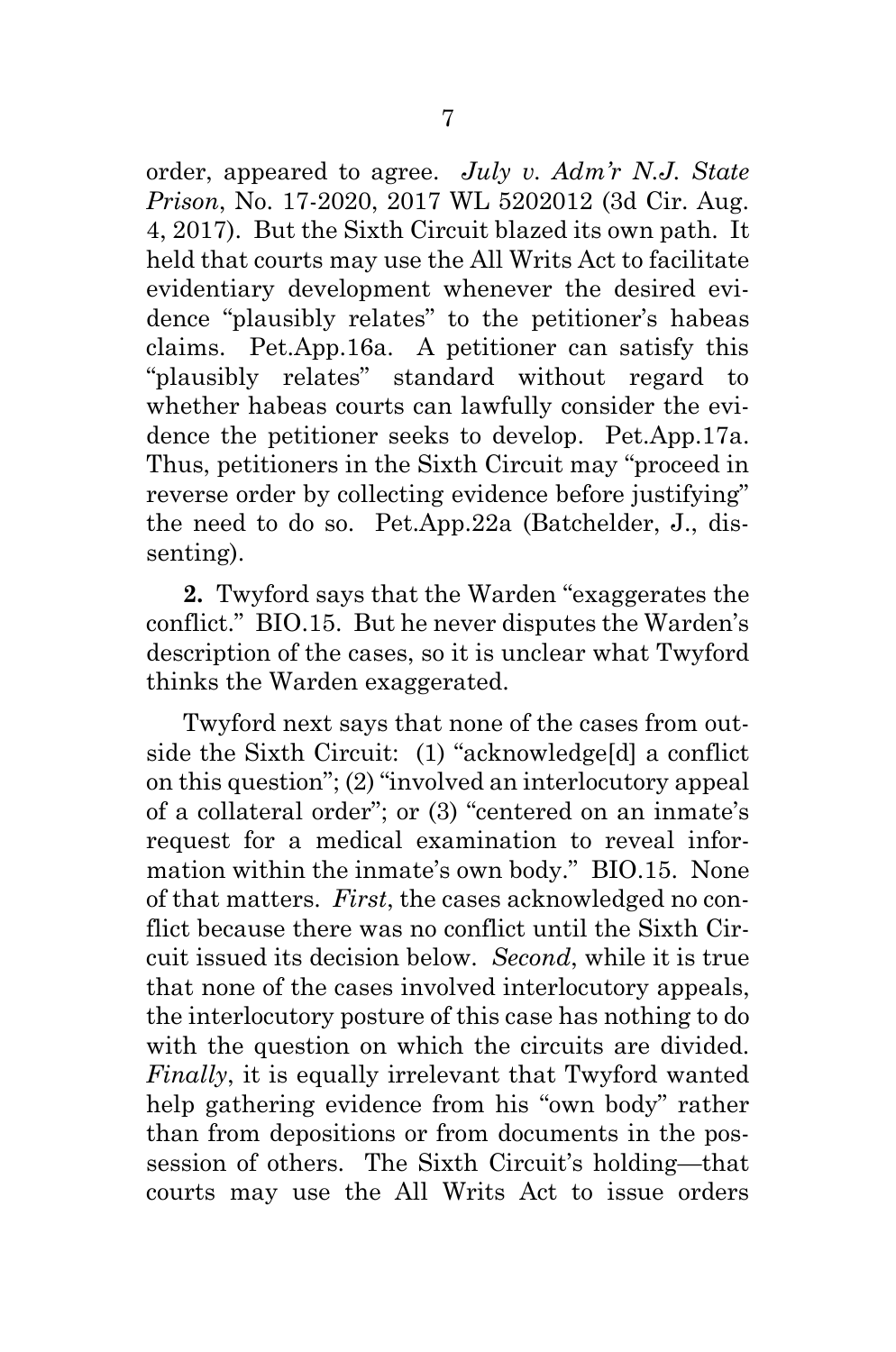facilitating the development of any evidence that "plausibly relates" to their claims, Pet.App.16a—does not hinge on the identity of the person in possession of the relevant evidence.Pet.28.Nor does the source of the evidence affect whether a habeas court may lawfully consider it.So this factual distinction does not undermine the split's existence. *Id*.

Regardless, the second question, just like the first, is sufficiently important to warrant granting *certiorari* without regard to the presence of a split. *See*  Pet.29–32, Utah Br.6–23.

### <span id="page-12-0"></span>**II. Twyford fails to identify any vehicle flaw.**

The Warden's petition explains why this case presents an ideal vehicle for addressing the questions presented.Pet.33–34.Most importantly, the Court clearly has jurisdiction.Under the collateral-order doctrine, courts may hear interlocutory appeals from orders that:(1) conclusively determine a disputed issue; (2) resolve "important questions separate from the merits" of the case; and (3) would become "effectively unreviewable" unless immediately appealed. *Swint v. Chambers Cnty. Comm'n*, 514 U.S. 35, 42 (1995).The Sixth Circuit held that this doctrine permits immediate appeals of transportation orders like the one in this case.Pet.App.6a–8a.Every other circuit to have addressed the issue agrees. *See, e.g.*, *Jones*, 37 F.3d at 966; *Jackson*, 1 F.3d at 888; *Barnes*, 544 F.3d at 810; *Ballard v. Spradley*, 557 F.2d 476, 479 (5th Cir. 1977).

<span id="page-12-5"></span><span id="page-12-4"></span><span id="page-12-3"></span><span id="page-12-2"></span><span id="page-12-1"></span>Twyford does not disagree—he identifies no jurisdictional concerns.Instead, he points to four supposed vehicle flaws. Not one of them counsels against granting review.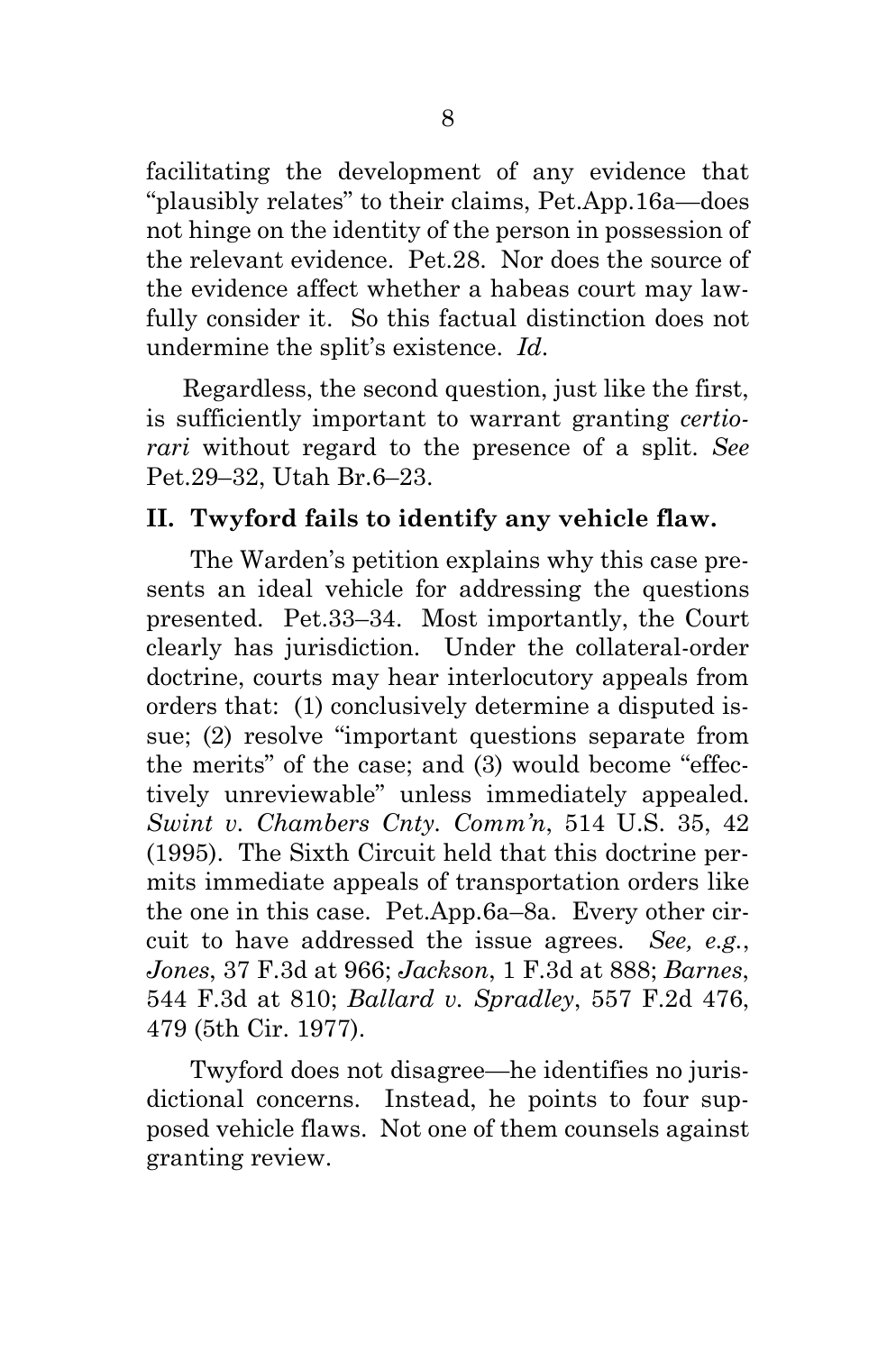<span id="page-13-2"></span><span id="page-13-0"></span>*First*, Twyford argues that the Sixth Circuit correctly resolved the case on the merits.BIO.7–12.The Warden, of course, takes a different view of the merits. But even if Twyford were right, that would not undercut the argument for review. This Court often affirms after granting *certiorari* to resolve disagreement in the lower courts. *See, e.g.*, *Terry v. United States*, 141 S. Ct. 1858 (2021); *Jones v. Mississippi*, 141 S. Ct. 1307 (2021).This reflects the fact that the Court grants *certiorari* in cases involving circuit splits to ensure uniformity, not to correct one court's errors.Regardless of whether the Sixth Circuit erred in this case, the Court should grant review and restore uniformity to the law.

<span id="page-13-1"></span>*Second*, Twyford invokes this case's interlocutory posture.This Court, he notes, "generally await[s] final judgment in the lower courts before exercising [its] certiorari jurisdiction." BIO.16–17 (quoting *Va. Military Inst. v. United States*, 508 U.S. 946, 946 (1993) (Scalia, J., respecting the denial of the petition for writ of *certiorari*)). The Court "generally" awaits a final ruling because the Court sometimes benefits from a more-developed record, because it is sometimes more efficient to consider a case once lower-court proceedings are over, and because a party denied *certiorari* at the interlocutory stage can often raise "the same issues in a later petition, after final judgment has been rendered," *id.* But "generally" does not mean "always," and the Court will grant review of interlocutory orders where there are reasons not to await final judgment. *See*, *e.g.*, *Plumhoff v. Richard*, 572 U.S. 762, 771–73 (2014). This is one such case.Again, this appeal arises under the collateral-order doctrine.The whole point of the doctrine is to allow for meaningful review of important issues that become "effectively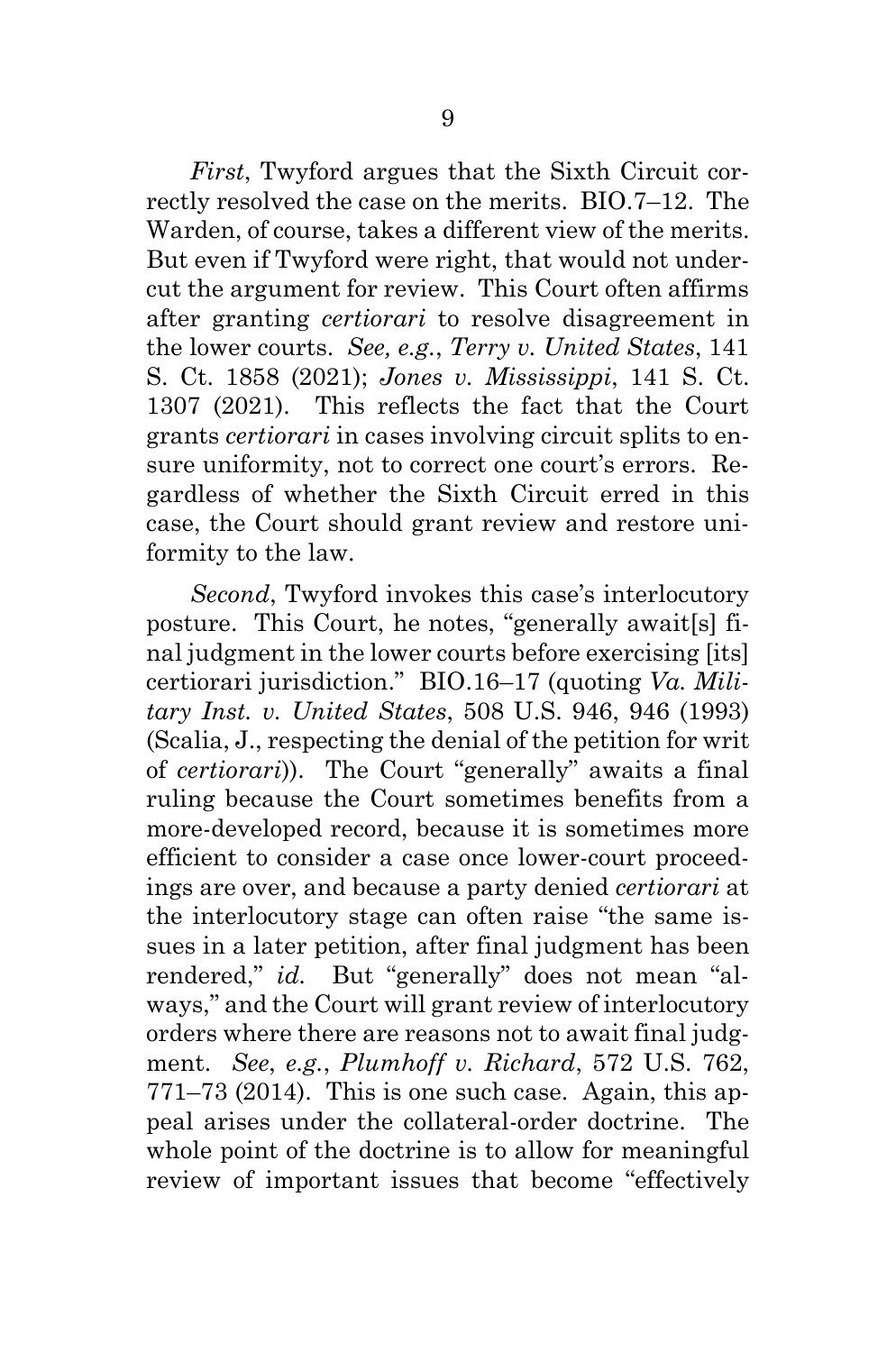<span id="page-14-0"></span>unreviewable" unless immediately appealed. *Swint*, 514 U.S. at 42.Transportation orders, for instance, involve "important issues of state sovereignty and federalism" that cannot be meaningfully reviewed after the State has already transported the prisoner.Pet. App.7a.It follows that, if this Court denies review and allows Twyford's transportation to go forward, the Warden will *not* be able to fully defend the State's interests in a later appeal.And it is doubtful the Warden could raise "the same issues in a later petition, after final judgment." *Va. Military Inst.*, 508 U.S. at 946 (Scalia, J., respecting the denial of the petition for writ of *certiorari*).While the Court would be able to review the permissibility of considering whatever evidence Twyford develops, the question whether he should have been transported in the first place would at least arguably be moot.

<span id="page-14-1"></span>*Third*, Twyford argues that his request for transportation "may not affect the outcome of" his habeas proceedings.The Warden would take the premise a bit further:Twyford's transportation *will not* affect the outcome of his habeas proceedings, since it will not produce evidence that a habeas court can consider. That reinforces the need for immediate review, as it suggests the questions may be mooted and evade review after final judgment. Absent this Court's intervention, the Sixth Circuit's lenient "plausibly relates" standard will remain in place. Pet.App.16a. As a result, States will have to take dangerous inmates into public spaces with greater frequency. And they will have to do so for no good reason, as habeas courts will not generally be permitted to consider the evidence the petitioners develop. The Court should consider the legality of these orders now, before federal courts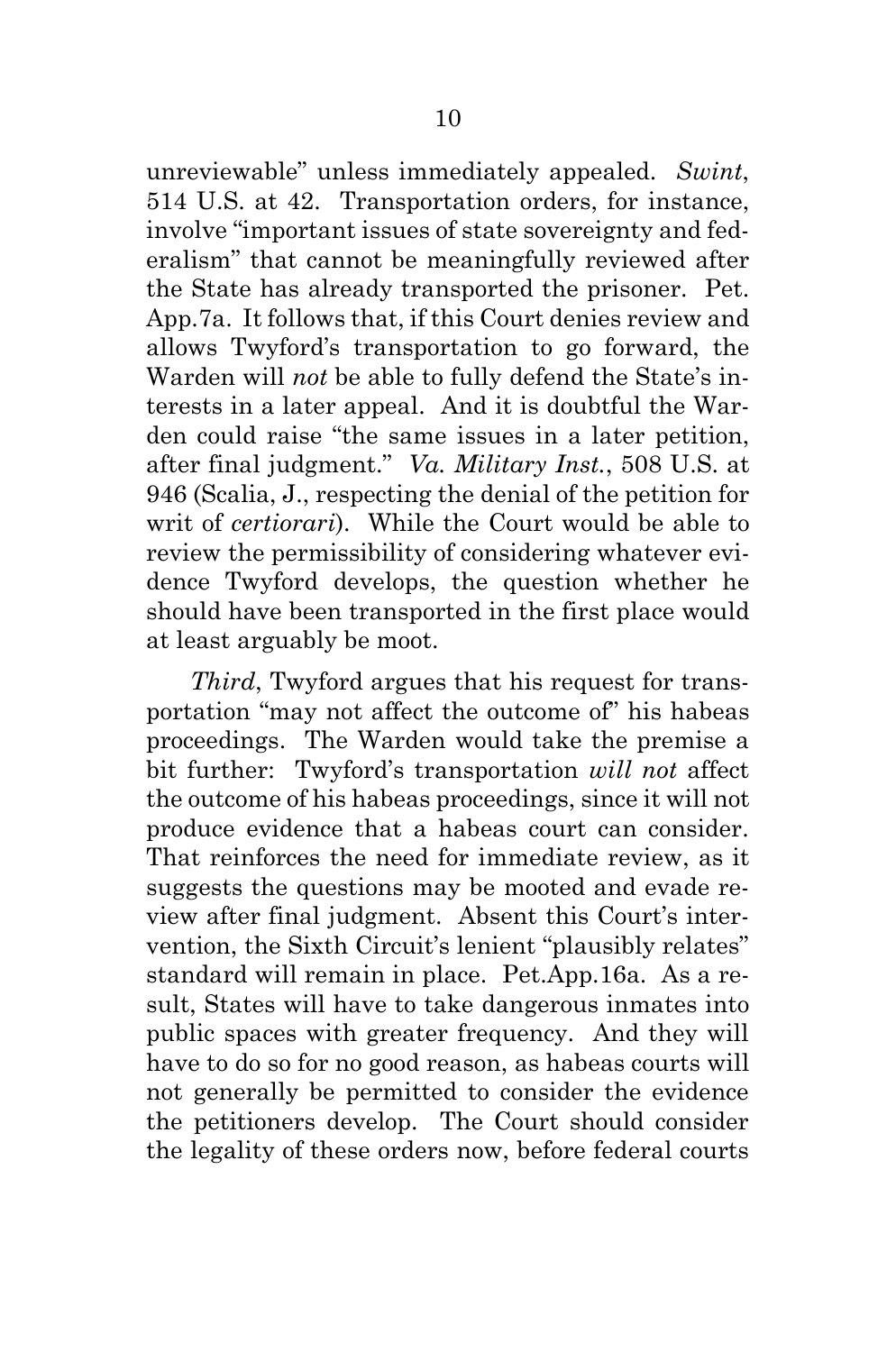issue more of these pointless and dangerous excursions. *See* Utah Br.6–18.

*Fourth*¸ Twyford argues that the decision below was factbound.BIO.17–18.He is wrong again.The Sixth Circuit held, as a purely legal matter, that a district court may issue a transportation order via the All Writs Act without regard to §2241(c).Pet.App.14a. The Sixth Circuit went on to craft a broad standard for when district courts may use that all-writs power—it held that courts may issue transportation orders facilitating the gathering of any evidence that "plausibly relates" to a petitioner's habeas claim.Pet. App.16a. Nothing in the Sixth Circuit's decision turns on factbound disputes. Indeed, Twyford did not introduce many facts about which there could have been a dispute. He sought neurological testing without explaining in any detail why he needed it. *See* Pet. App.262a–66a; 272a.Even in this Court, he cannot quite explain what the evidence is for, what it will show, or what the courts will be allowed to do with it. *See* BIO.4–5, 12, 17–18.The lack of factual disputes concerning Twyford's evidence makes this an especially good vehicle for reviewing the questions presented. Pet.34.